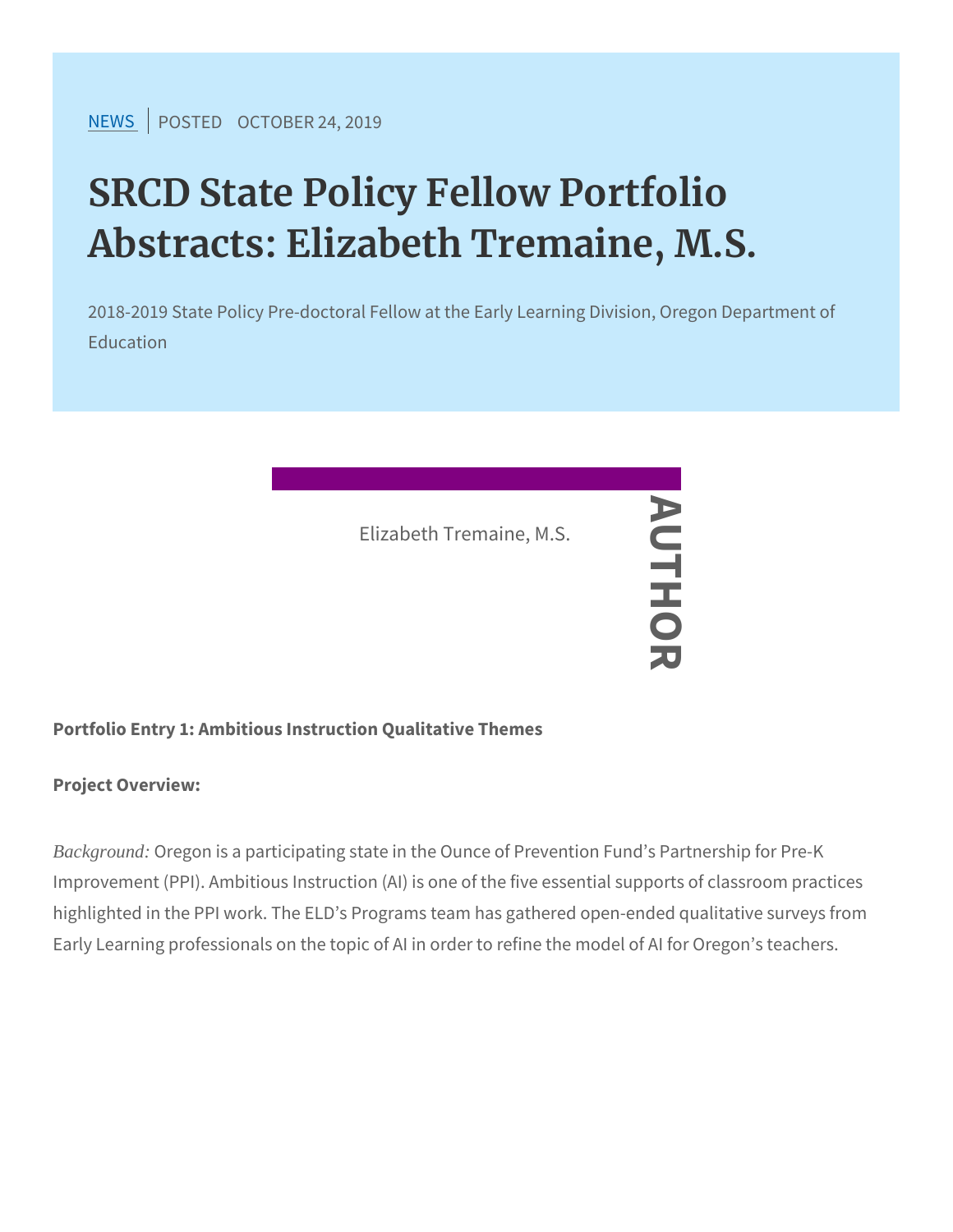*Goals:* To learn how experienced Pre-K teachers and other Early Learning professionals interpret the model of AI and deepen the ELD's understanding of excellent early teaching in ELD's Pre-K programs. To inform the creation of an AI intensive training program for Pre-K teachers.

# **Contributions of Fellow:**

- Conducted a qualitative analysis of AI surveys: created themes around the AI conceptual model and gathered supporting quotation evidence.
- Wrote a memo reporting back the qualitative themes and supporting evidence to ELD's Preschool Improvement Specialists.
- Developed a quantitative self-assessment of and qualitative short-form survey about AI for Pre-K teachers participating in an AI intensive training program.

**Activity Focus Keywords:** Qualitative Data Analysis, Written Report, Survey Design **Policy Area Keywords:** Professional Development, Classroom Quality, Continuous Quality Improvements

# **Portfolio Entry 2: Preschool Development Grant (PDG) Needs Assessment**

## **Project Overview:**

*Background:* The ELD is conducting a state-wide Strength and Needs Assessment as part of its PDG activities. The ELD has partnered with external researchers to facilitate the assessment.

*Goal:* To comprehensively describe the reach of Oregon's services to children (birth to five) and their families by assessing the risks that exist at the county-level and the presence of services designed to mitigate those risks at the county-level.

#### **Contributions of Fellow:**

- Reviewed existing needs assessment reports to help develop the conceptual and logistical approach for Oregon's PDG Needs Assessment.
- Served as a liaison between the ELD and the external research partners.
- Shared GIS and R programming resources with the research partners.